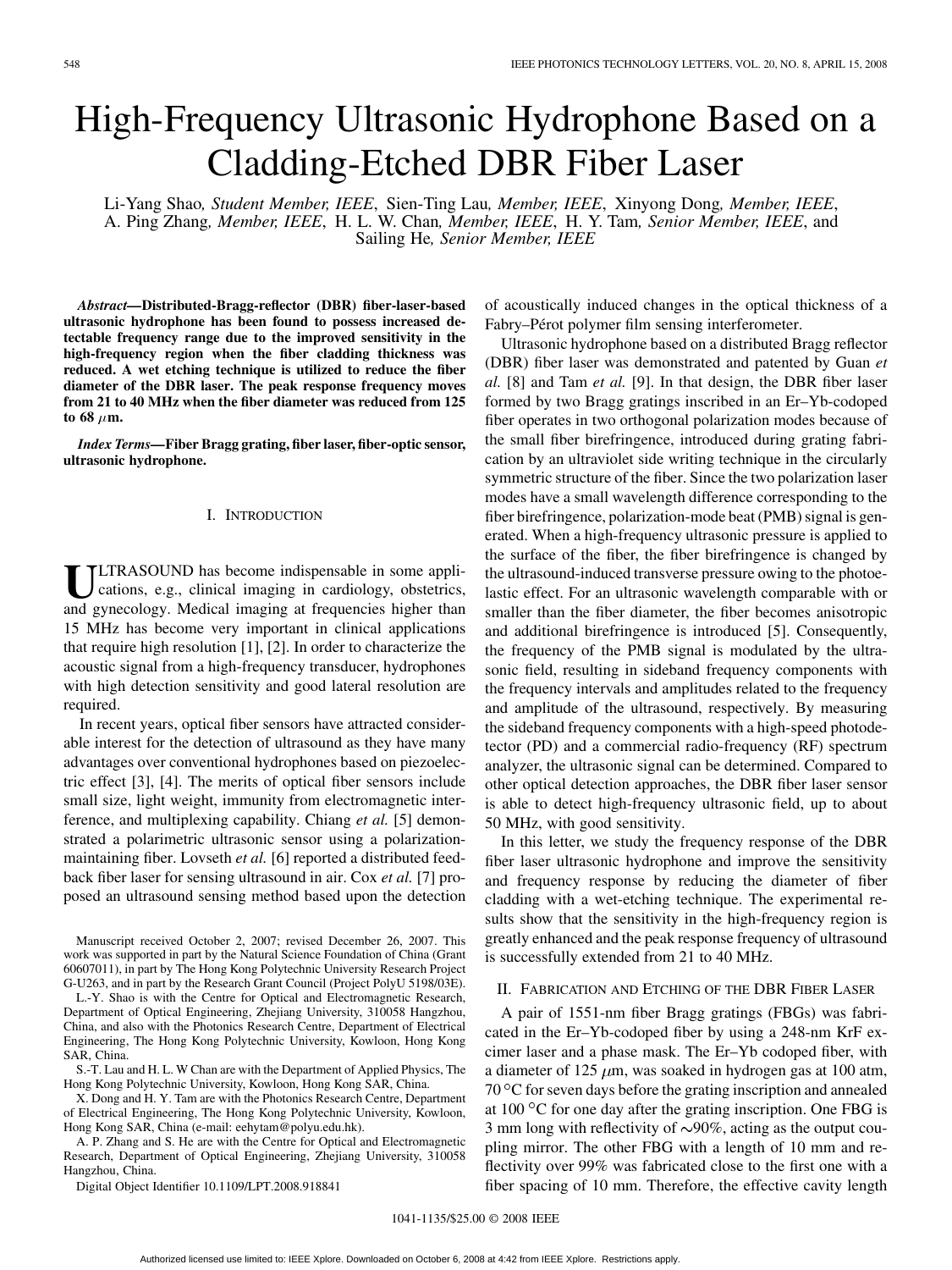

Fig. 1. Measured PMB spectra of fiber lasers with different cladding diameters.



Fig. 2. Schematic diagram of experimental setup. WDM: wavelength-division multiplexer; ISO: isolator.

of the DBR fiber laser is 16.5 mm. The PMB frequency of the unetched DBR fiber laser was measured to be 939 MHz.

To reduce the cladding diameter of the DBR fiber laser, it was fixed on a Teflon frame and then immersed in a hydrofluoric (HF) acid solution with a concentration of 24%. The temperature of the HF solution was maintained at 30  $\mathrm{^{\circ}C}$ . The cladding diameter of the etched DBR fiber laser was measured by using a  $50 \times$  microscope. The etching rate for the fiber cladding is  $\sim$ 1  $\mu$ m/min. The PMB frequency of the DBR laser is found to increase with reduction of the fiber diameter. Fig. 1 shows the measured PMB spectra as a function of the diameter of the etched DBR fiber laser. The PMB frequency increases linearly at a rate of 1.24 MHz/ $\mu$ m with reducing fiber cladding diameter. This provides a precise approach to control the frequency of the PMB, and has the potential to be used in the frequency generation of microwave photonics.

#### III. CHARACTERIZATION OF THE ULTRASONIC HYDROPHONE

The performance of the cladding-etched DBR fiber laser ultrasonic hydrophone was tested in a water tank. Fig. 2 shows the schematic diagram of the experimental setup. Both the DBR fiber laser hydrophone and a commercial transducer were immersed in a plastic tank filled with distilled water. The fiber laser was pumped with a 980-nm laser diode through a wavelength-



Fig. 3. Measured amplitude as a function of driving voltage. The inset is an example of the observed PMB signal spectrum of  $68-\mu$ m fiber laser hydrophone at 40 MHz.

division multiplexer. An optical isolator was used to eliminate any unwanted reflection back to the laser cavity. An optical polarizer was inserted after a polarization controller (PC). The polarization state of the laser output was adjusted by the PC to produce maximum PMB signal. The PMB signal detected by a PD was recorded by using an RF spectrum analyzer. In order to achieve maximum PMB signal, the angles of the polarizer should be 45° from the two orthogonal polarization modes.

The ultrasonic wave was generated by a focused broadband transducer with a center frequency of 30 MHz and a focal length of 14 mm in continuous mode. The transducer was driven by a function generator with an amplifier. The maximum frequency of the function generator was 50 MHz. The cladding-etched DBR fiber laser hydrophone was placed at the focus plane of the transducer.

## IV. RESULTS AND DISCUSSION

The inset of Fig. 3 shows an example of the observed PMB signal spectrum. The sidebands of the PMB signal appeared when the fiber laser was subjected to an ultrasonic field. There are two main sidebands with a frequency difference from the main peak which is the same as that of the ultrasonic frequency, and other high-order sidebands also appear when the ultrasound is strong. The amplitude difference between the PMB signal and its first-order sidebands can be used to determine the amplitude of the ultrasonic signal. The diameter of the fiber laser hydrophone is 68  $\mu$ m, while the ultrasonic transducer was driven at 40 MHz. Fig. 3 shows the response of the cladding-etched DBR fiber laser hydrophone as a function of the input voltages to the transducer driven at 20 and 40 MHz. A good linearity of response was observed. Fig. 4 illustrates the results of frequency response of the cladding-etched DBR fiber laser with four different diameters of 125, 108, 84, and 68  $\mu$ m. One can see that the frequency responses of the sensor become flatter since both the first resonant peak (at 21 MHz for the case of  $125-\mu m$  diameter) and the second resonant peak (very sharp at 40 MHz) moved to the higher frequency as the diameter of fiber cladding was decreased, and the sensitivity in the